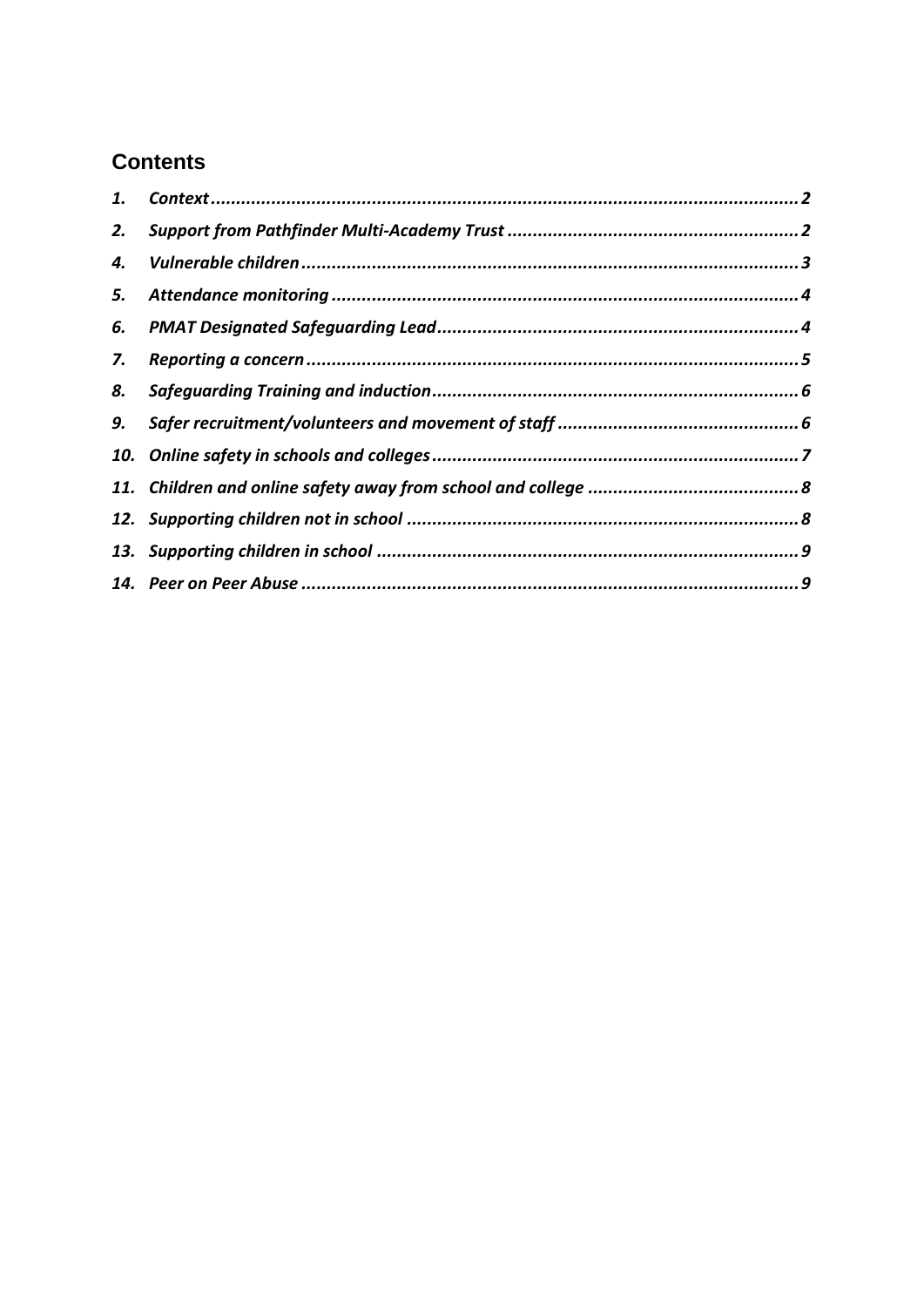# <span id="page-1-0"></span>**1. Context**

From 20th March 2020 parents were asked to keep their children at home, wherever possible, and for schools to remain open only for those children of workers critical to the COVID-19 response.

Schools and all childcare providers were asked to provide care for a limited number of children - children who are vulnerable, and children whose parents are critical to the COVID-19 response and cannot be safely cared for at home.

This addendum of Pathfinder Multi Academy Trusts (PMAT) Safeguarding and Child Protection Statement contains details of our safeguarding arrangement.

# <span id="page-1-1"></span>**2. Support from Pathfinder Multi-Academy Trust**

The PMAT Central Safeguarding Team will provide support and guidance as appropriate to enable the school Designated Safeguarding Lead's (DSL) to carry out their role effectively.

This includes, remotely accessing Child Protection files for the purpose of quality assurance, support, guidance and direction.

PMAT will also provide regular group and individual supervision sessions. This may take the form of an online meeting.

#### **3. Key contacts**

| <b>Role</b>                                       | <b>Name</b>                | Contact<br>number | <b>Email</b>                     |
|---------------------------------------------------|----------------------------|-------------------|----------------------------------|
| <b>CEO</b>                                        | <b>Andrew Daly</b>         | 01904 411341      | adaly@archbishopholgates.org     |
| <b>COO</b>                                        | Michelle<br><b>Bowling</b> | 01904 411341      | mbowling@pmat.academy            |
| <b>PMAT</b><br>Designated<br>Safeguarding<br>Lead | Gaynor<br>Stainsby         | 07834 281560      | gstainsby@archbishopholgates.org |
| Chair of PMAT<br><b>Board</b>                     | John Hattam                |                   | john@thecatalystconsultancy.com  |
| Safeguarding<br>Trustee                           | Dr Samantha<br>Pugh        |                   | spugh@pmat.academy               |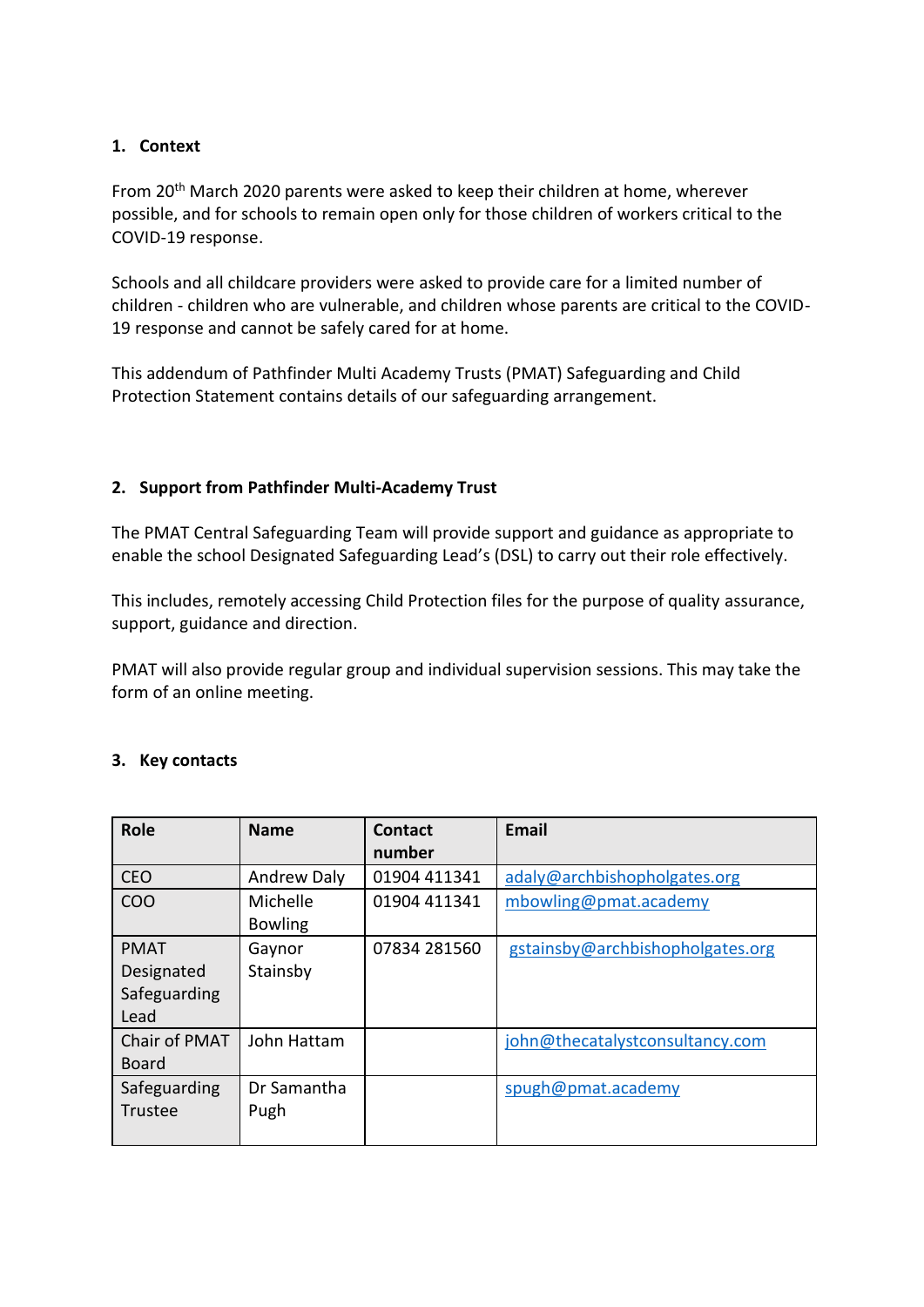| DSL of school | Angela | DDSL-Sophie  | head@nep.pmat.academy       |
|---------------|--------|--------------|-----------------------------|
|               | Oswald | Theakston,   | apennick@nep.pmat.academy   |
|               |        | Abby Pennick | stheakston@nep.pmat.academy |

#### <span id="page-2-0"></span>**4. Vulnerable children**

Vulnerable children include those who have a social worker and those children and young people up to the age of 25 with education, health and care (EHC) plans.

Those who have a social worker include children who have a Child Protection Plan and those who are looked after by the Local Authority. A child may also be deemed to be vulnerable if they have been assessed as being in need or otherwise meet the definition in section 17 of the Children Act 1989.

Those with an EHC plan will be risk-assessed in consultation with the Local Authority and parents, to decide whether they need to continue to be offered a school or college place in order to meet their needs, or whether they can safely have their needs met at home. This could include, if necessary, carers, therapists or clinicians visiting the home to provide any essential services. Many children and young people with EHC plans can safely remain at home.

Eligibility for free school meals in and of itself should not be the determining factor in assessing vulnerability.

Senior leaders, and specifically the school DSL will know who our most vulnerable children are. They will have the flexibility to offer a place to those on the edge of receiving children's social care support.

Our schools will continue to work with and support children's social workers to help protect vulnerable children. This includes working with and supporting children's social workers and the local authority virtual school head (VSH) for looked-after and previously looked-after children. The lead person for this will be the DSL for the school.

There is an expectation that vulnerable children who have a social worker will attend an education setting, so long as they do not have underlying health conditions that put them at increased risk. In circumstances where a parent does not want to bring their child to an education setting, and their child is considered vulnerable, the social worker and the School will explore the reasons for this directly with the parent.

Where parents are concerned about the risk of the child contracting COVID19, the school or the social worker will talk through these anxieties with the parent/carer following the advice set out by Public Health England.

PMAT schools will encourage our vulnerable children and young people to attend a school, including remotely if needed.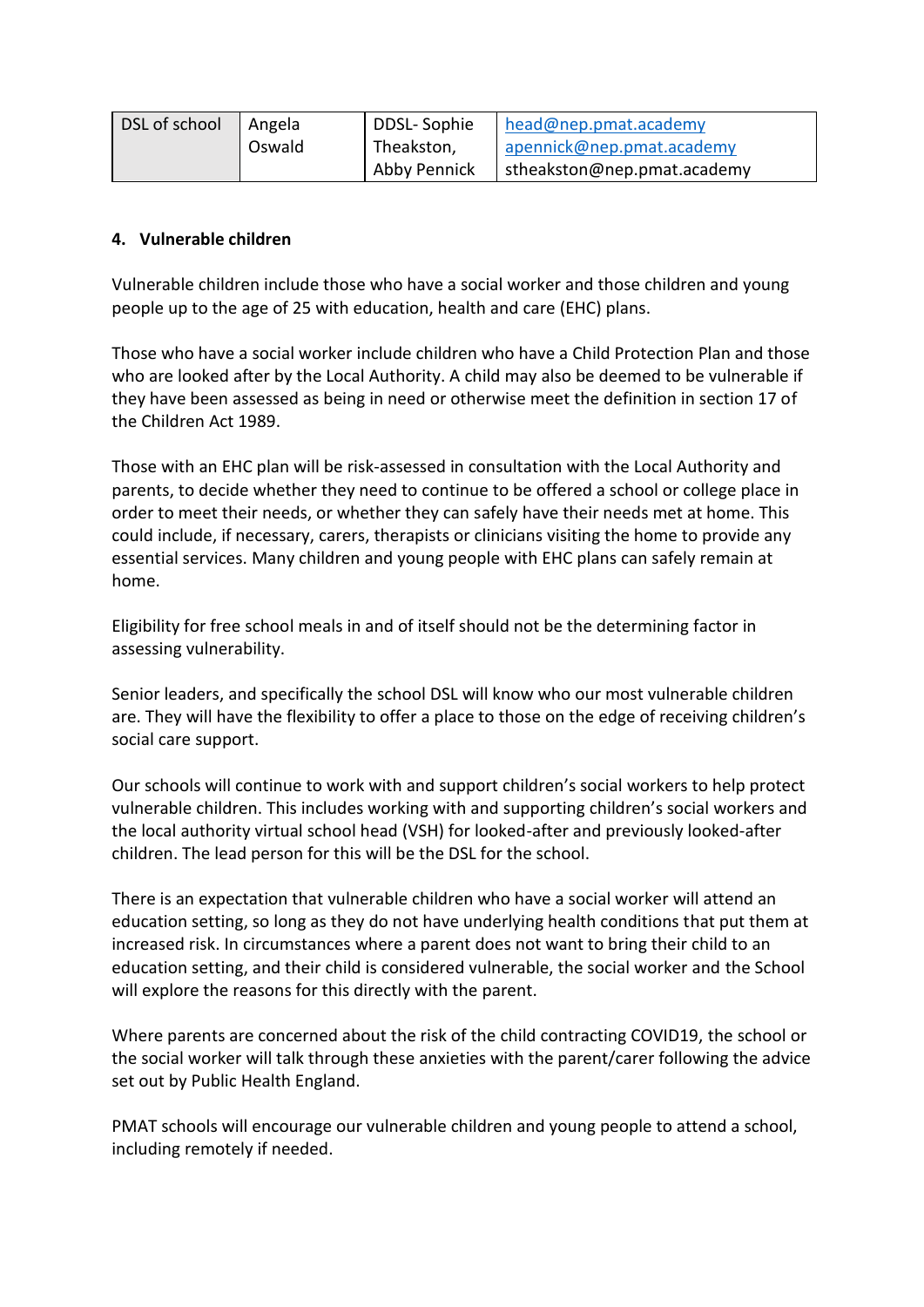#### <span id="page-3-0"></span>**5. Attendance monitoring**

Local authorities and education settings do not need to complete their usual day-to-day attendance processes to follow up on non-attendance.

All PMAT schools who has any children in attendance (e.g. because they are vulnerable or their parent(s) / carers are critical workers) will submit the daily attendance sheet to the DfE by 12 noon - [https://www.gov.uk/government/publications/coronavirus-covid-19](https://www.gov.uk/government/publications/coronavirus-covid-19-attendance-recording-for-educational-settings) [attendance-recording-for-educational-settings](https://www.gov.uk/government/publications/coronavirus-covid-19-attendance-recording-for-educational-settings)

If the school has closed, we will complete the return once as requested by the DfE.

Where a school has closed, arrangements can be made with another PMAT school for any children/students to share their facility, discretion should be given to vulnerability of the students that need to attend another PMAT school and the logistics should be given consideration.

PMAT schools and social workers will agree with parents/carers whether children in need should be attending school – the school will then follow up on any pupil that they were expecting to attend, who does not. The school will also follow up with any parent or carer who has arranged care for their child(ren) and the child(ren) subsequently do not attend.

# <span id="page-3-1"></span>**6. PMAT Designated Safeguarding Lead**

The PMAT Designated Safeguarding Lead is: Gaynor Stainsby

The PMAT Designated Safeguarding Lead will:

- support and advise schools with any concerns they may have.
- maintain communication with all school DSL's and pastoral staff of the school via email, telephone or virtual meetings weekly and daily.
- liaise with CYC MASH and their Virtual Head for Looked after Children / Safeguarding Advisor and Attendance Advisor.
- contribute to any decision and new procedures that develop through Covid -19.
- provide MAT schools with a template of an additional safeguarding policy's that may be required during the Covid-19.
- will report to MC and the central PMAT team any concerns that may arise with PMAT schools as soon as practical but no later than every week.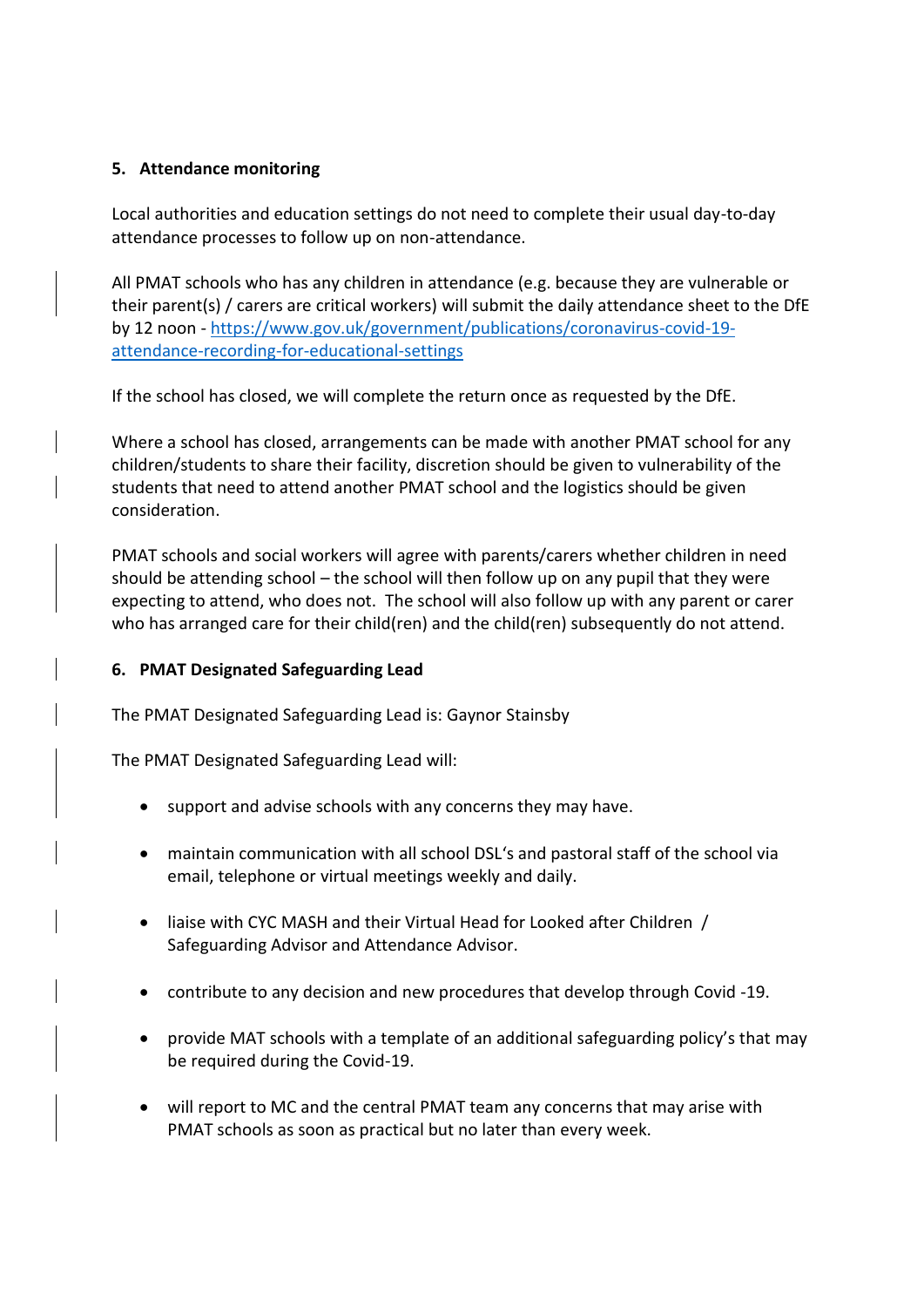• have access to CPOMS in all PMAT schools to help and support with concerns. This may include updating and managing access to child protection online management system, CPOMS and liaising with the offsite DSL (or deputy) and as required liaising with children's social workers where they require access to children in need and/or to carry out statutory assessments at the school or college.

Should this be a new header the School DSL?

The optimal scenario is to have a trained DSL (or deputy) available on site. Where this is not the case a trained DSL (or deputy) will be available and contactable via phone or online video - for example when working from home.

Where a trained DSL (or deputy) is not on site, in addition to the above, a senior leader will assume responsibility for co-ordinating safeguarding on site.

This may include updating and managing access to child protection online management system, CPOMS and liaising with the offsite DSL (or deputy) and as required liaising with children's social workers where they require access to children in need and/or to carry out statutory assessments at the school or college.

It is important that all PMAT School staff and volunteers have access to a trained DSL (or deputy). On each day, the staff on site must be made aware of who that person is and how to contact them.

The DSL will continue to engage with social workers, and attend all multi-agency meetings, which can be done remotely.

#### <span id="page-4-0"></span>**7. Reporting a concern**

Where staff have a concern about a child, they should continue to follow the process outlined in the school Safeguarding Policy, this includes making a report via CPOMS, which can be done remotely.

In the unlikely event that a member of staff cannot access their CPOMS from home, they should email the Designated Safeguarding Lead, Headteacher and the PMAT Safeguarding Lead. This will ensure that the concern is received.

Staff are reminded of the need to report any concern immediately and without delay.

Where staff are concerned about an adult working with children in the school, they should contact their Head Teacher and DSL and report their concern to the LADO. If there is a requirement to make a notification to the headteacher whilst away from school, this should be done verbally and followed up with an email to the headteacher.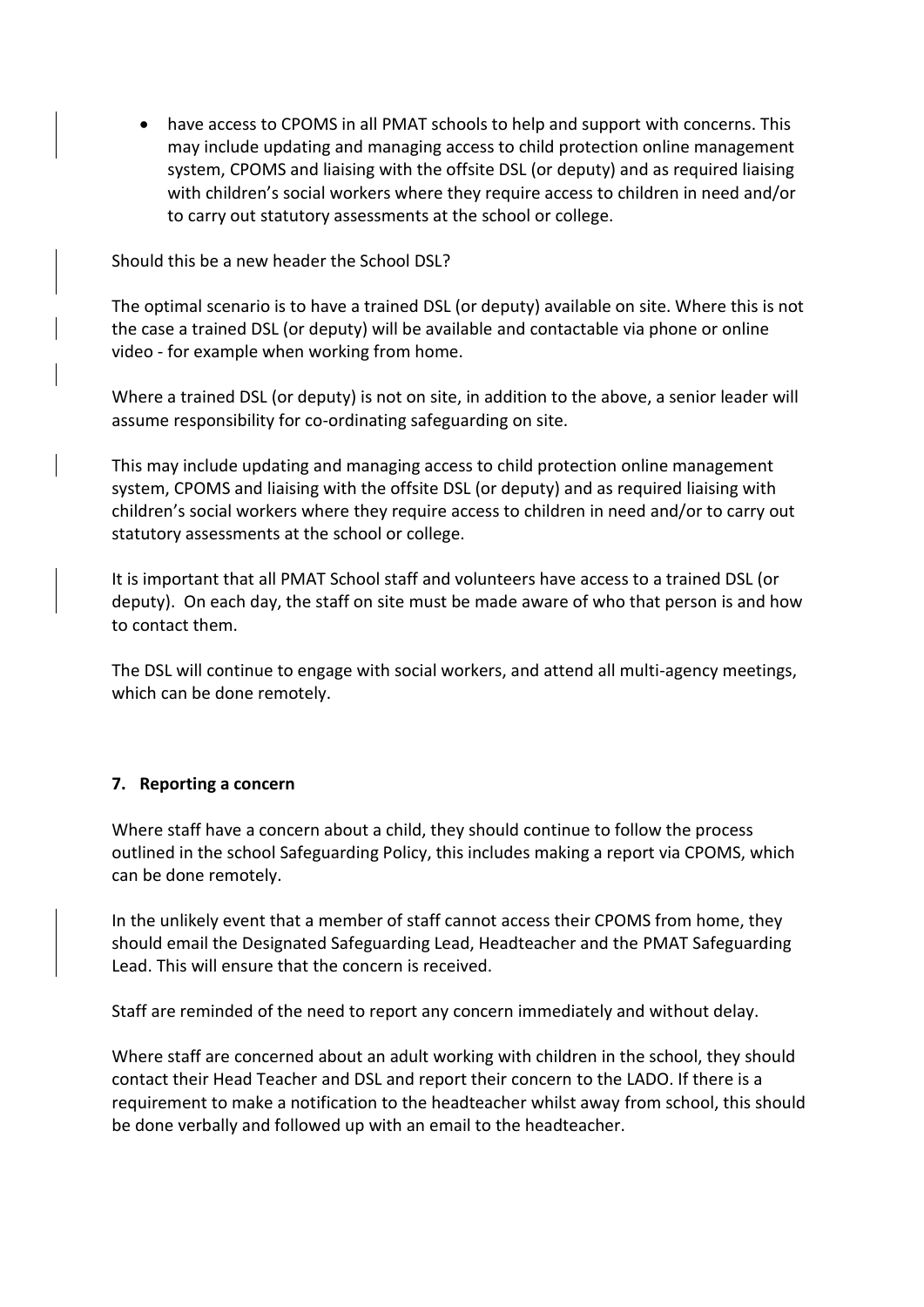Concerns around the Headteacher of a PMAT school should be directed to the schools Chair of Governors: ior in their absence to the PMAT chair of the board John Hatton or the PMAT DSL Gaynor Stainsby.

The Multi-Academy Trust will continue to offer support in the process of managing allegations.

# <span id="page-5-0"></span>**8. Safeguarding Training and induction**

DSL training is unlikely to take place whilst there remains a threat of the COVID 19 virus.

For the period COVID-19 measures are in place, a DSL (or deputy) who has been trained will continue to be classed as a trained DSL (or deputy) even if they miss their refresher training.

All existing school staff have had safeguarding training and have read part 1 of Keeping Children Safe in Education (2019). The School DSL should communicate any new local arrangements with staff to ensure that they know what to do if they are (or concerned?)worried about a child.

Where new staff are recruited, or new volunteers enter a PMAT School, they will continue to be provided with a safeguarding induction.

If staff are deployed from another education or children's workforce setting to our school, we will take into account the DfE supplementary guidance on safeguarding children during the COVID-19 pandemic and will accept portability as long as the current employer confirms in writing that:-

- the individual has been subject to an enhanced DBS and children's barred list check
- there are no known concerns about the individual's suitability to work with children
- there is no ongoing disciplinary investigation relating to that individual

For movement within the Trust, schools should seek assurance from the PMAT HR Manager that the member of staff has received appropriate safeguarding training.

Upon arrival, they will be given a copy of the receiving setting's child protection policy, confirmation of local processes and confirmation of DSL arrangements.

#### <span id="page-5-1"></span>**9. Safer recruitment/volunteers and movement of staff**

It remains essential that people who are unsuitable are not allowed to enter the children's workforce or gain access to children. When recruiting new staff, our schools will continue to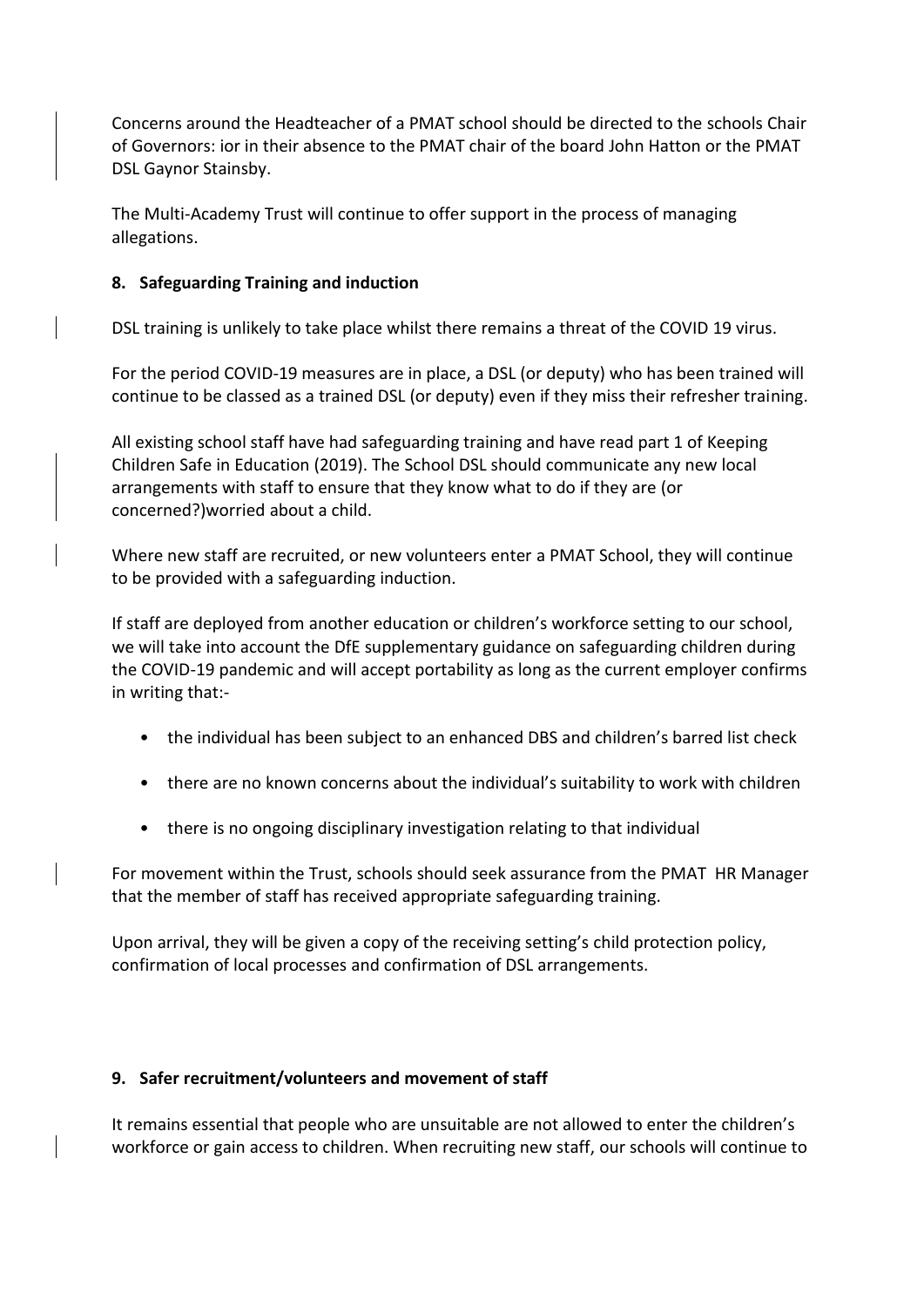follow the relevant safer recruitment processes for their setting, including, as appropriate, relevant sections in part 3 of Keeping Children Safe in Education (2019) (KCSIE).

In response to COVID-19, the Disclosure and Barring Service (DBS) has made changes to its guidance on standard and enhanced DBS ID checking to minimise the need for face-to-face contact.

If staff are deployed from another education or children's workforce setting to our school, we will take into account the DfE supplementary guidance on safeguarding children during the COVID-19 pandemic and will accept portability as long as the current employer confirms in writing that:-

- the individual has been subject to an enhanced DBS and children's barred list check
- there are no known concerns about the individual's suitability to work with children
- there is no ongoing disciplinary investigation relating to that individual

School are utilising volunteers, we will continue to follow the checking and risk assessment process as set out in paragraphs 167 to 172 of KCSIE. Under no circumstances will a volunteer who has not been checked be left unsupervised or allowed to work in regulated activity.

PMAT Schools will continue to follow the legal duty to refer to the DBS anyone who has harmed or poses a risk of harm to a child or vulnerable adult. Full details can be found at paragraph 163 of KCSIE.

PMAT Schools will continue to consider and make referrals to the Teaching Regulation Agency (TRA) as per paragraph 166 of KCSIE and the TRA's 'Teacher misconduct advice for making a referral.

During the COVID-19 period all referrals should be made by emailing [Misconduct.Teacher@education.gov.uk](mailto:Misconduct.Teacher@education.gov.uk)

Whilst acknowledging the challenge of the current National emergency, it is essential from a safeguarding perspective that any school is aware, on any given day, which staff/volunteers will be in the school or college, and that appropriate checks have been carried out, especially for anyone engaging in regulated activity. As such, PMAT schools will continue to keep the single central record (SCR) up to date as outlined in paragraphs 148 to 156 in KCSIE.

# <span id="page-6-0"></span>**10. Online safety in schools and colleges**

Our Schools will continue to provide a safe environment, including online. This includes the use of an online filtering system.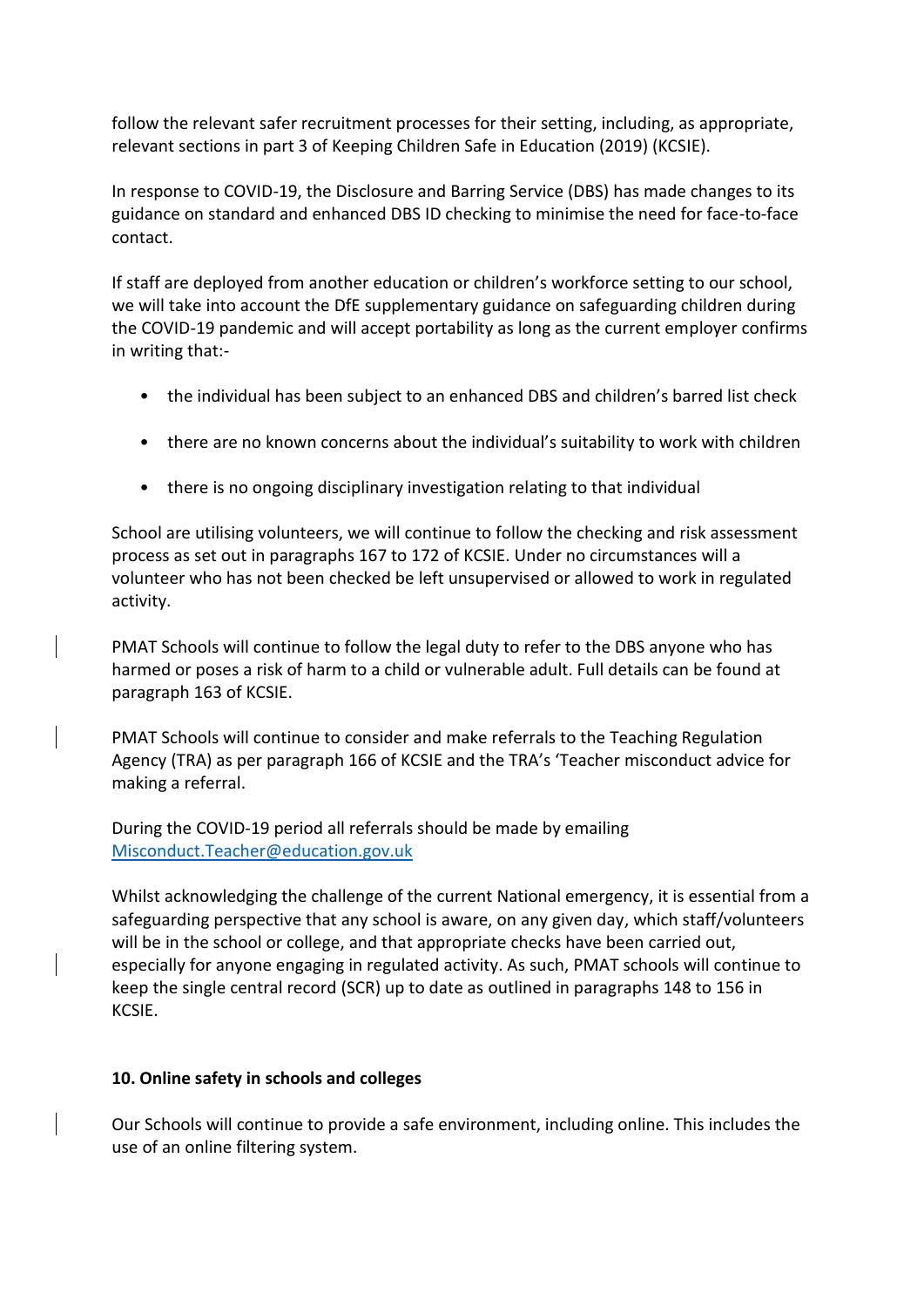Where students are using computers in school, appropriate supervision will be in place.

#### <span id="page-7-0"></span>**11. Children and online safety away from school and college**

It is important that all staff who interact with children, including online, continue to look out for signs a child may be at risk. Any such concerns should be dealt with as per the Child Protection Policy and where appropriate referrals should still be made to children's social care and as required, the police.

Online teaching should follow the same principles as set out in the PMAT code of conduct. Our schools will ensure any use of online learning tools and systems is in line with privacy and data protection/GDPR requirements.

No Live Sessions? Below are some things to consider when delivering virtual lessons, especially where webcams are involved:

- No 1:1s, groups only
- Staff and children must wear suitable clothing, as should anyone else in the household.
- Any computers used should be in appropriate areas, for example, not in bedrooms; and the background should be blurred.
- The live class should be recorded so that if any issues were to arise, the video can be reviewed.
- Live classes should be kept to a reasonable length of time, or the streaming may prevent the family 'getting on' with their day.
- Language must be professional and appropriate, including any family members in the background.
- Staff must only use platforms specified by senior managers and approved by PMAT to communicate with pupils
- Staff should record, the length, time, date and attendance of any sessions held.

# <span id="page-7-1"></span>**12. Supporting children not in school**

Our School is committed to ensuring the safety and wellbeing of all its Children and Young people.

Where the DSL has identified a child to be on the edge of social care support, or who would normally receive pastoral-type support in school, they should ensure that a robust communication plan is in place for that child or young person.

Details of this plan must be recorded on CPOMS, as should a record of contact have made.

The communication plans can include; remote contact, phone contact, door-step visits. Other individualised contact methods should be considered and recorded.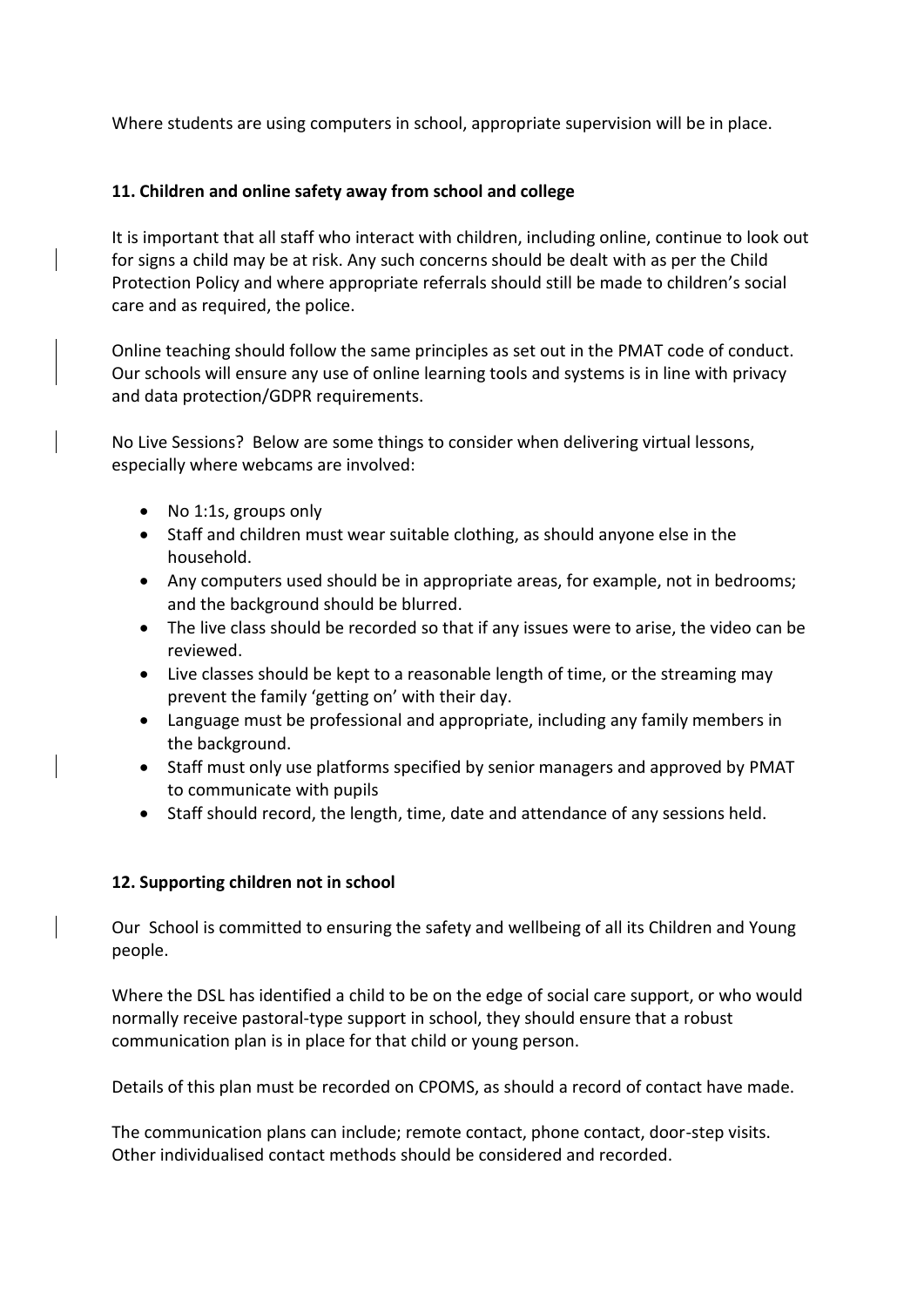The MAT School and its DSL will work closely with all stakeholders to maximise the effectiveness of any communication plan.

This plan must be reviewed regularly (at least once a fortnight) and where concerns arise, the DSL will consider any referrals as appropriate.

The school will share safeguarding messages on its website and social media pages.

A MAT School recognises that school is a protective factor for children and young people, and the current circumstances, can affect the mental health of pupils and their parents/carers. Teachers at their school.

School need to be aware of this in setting expectations of pupils' work where they are at home.

# <span id="page-8-0"></span>**13. Supporting children in school**

A MAT School is committed to ensuring the safety and wellbeing of all its students.

A MAT School will continue to be a safe space for all children to attend and flourish. The Headteacher will ensure that appropriate staff are on site and staff to pupil ratio numbers are appropriate, to maximise safety.

A MAT School will refer to the Government guidance for education and childcare settings on how to implement social distancing and continue to follow the advice from Public Health England on handwashing and other measures to limit the risk of spread of COVID19.

A MAT School will ensure that where we care for children of critical workers and vulnerable children on site, we ensure appropriate support is in place for them. This will be bespoke to each child and recorded on CPOMS.

Where a MAT school has concerns about the impact of staff absence – such as our Designated Safeguarding Lead or first aiders – we will discuss them immediately with the trust.

#### <span id="page-8-1"></span>**14. Peer on Peer Abuse**

The MAT Schools recognises that during the closure a revised process may be required for managing any report of such abuse and supporting victims**.** 

Where a school receives a report of peer on peer abuse, they will follow the principles as set out in part 5 of KCSIE and of those outlined within of the Child Protection Policy.

The school will listen and work with the young person, parents/carers and any multi-agency partner required to ensure the safety and security of that young person.